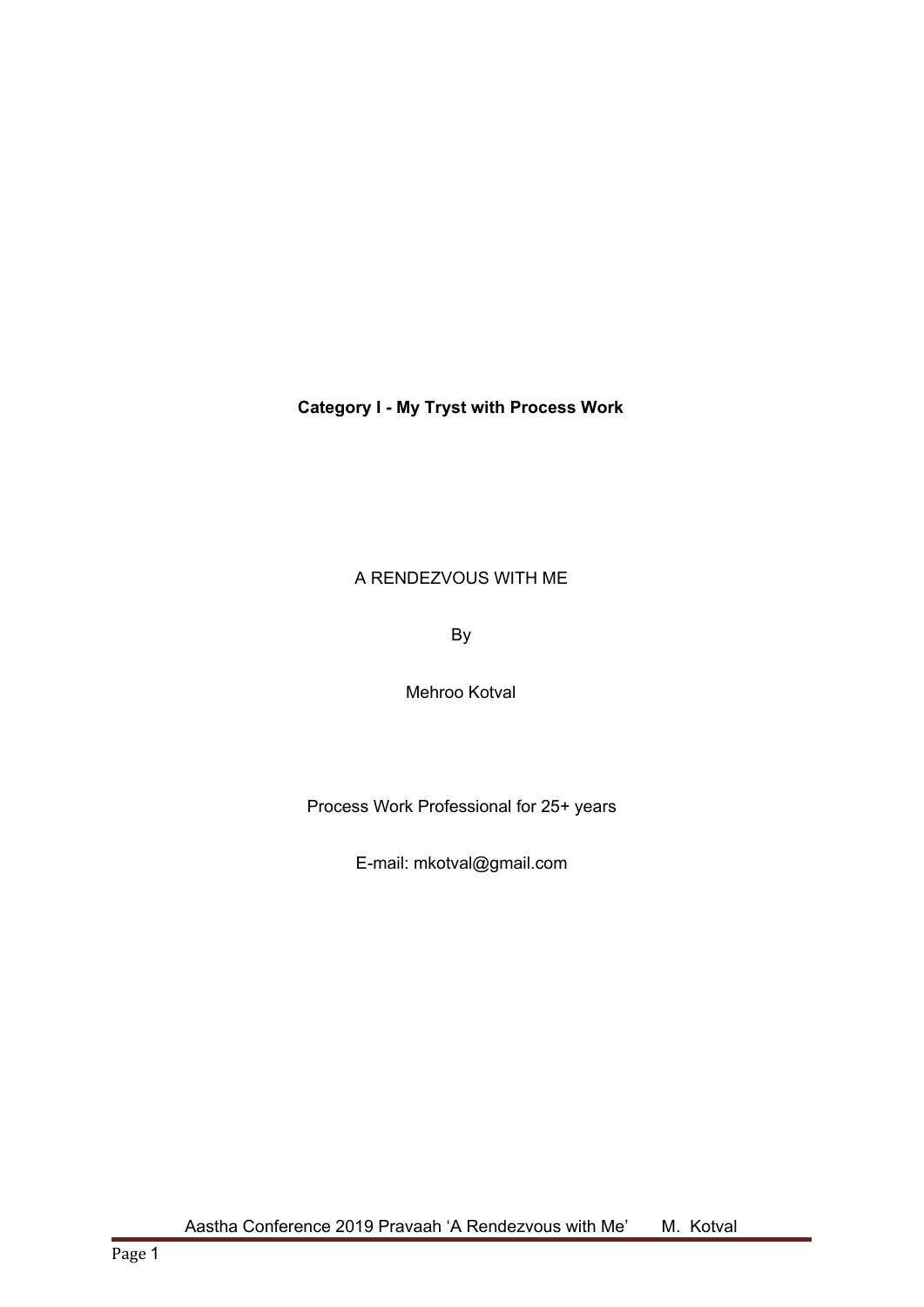# A RENDEZVOUS WITH ME

Every individual has her / his history and no matter how similar each story, each individual deals with it in her/his own way. So, what I have gained and grown with Process Work (PW) is my talk for the day.

It is termed a rendez-vous because no matter how low I have been Aastha and process friends have always put back the romance of life in life.

I akin PW to a buffet spread where the layout is the same for every attending participant. Each of us selects what we want and relish, discard or chew over certain things which are unpalatable or unfamiliar. We assimilate as per our own personal chemistry. Similarly, the output is quite different for each of us. That is also the reality of process work.

From possessing and yearning for Knowledge to self-learning and realising what, where and how I need to evolve was my débuting prom - from certainty of outward stimulation to experiences of inward learnings. Having the faith that I can rely on and draw upon my own wisdom was a revelation. This does not mean that Process Work (PW) is a ra-ra situation where I am always heard and feted. The perspectives, the hard hitting mirror shown, complemented with the gentle holding led me to stability and has seen me through troughs and dales.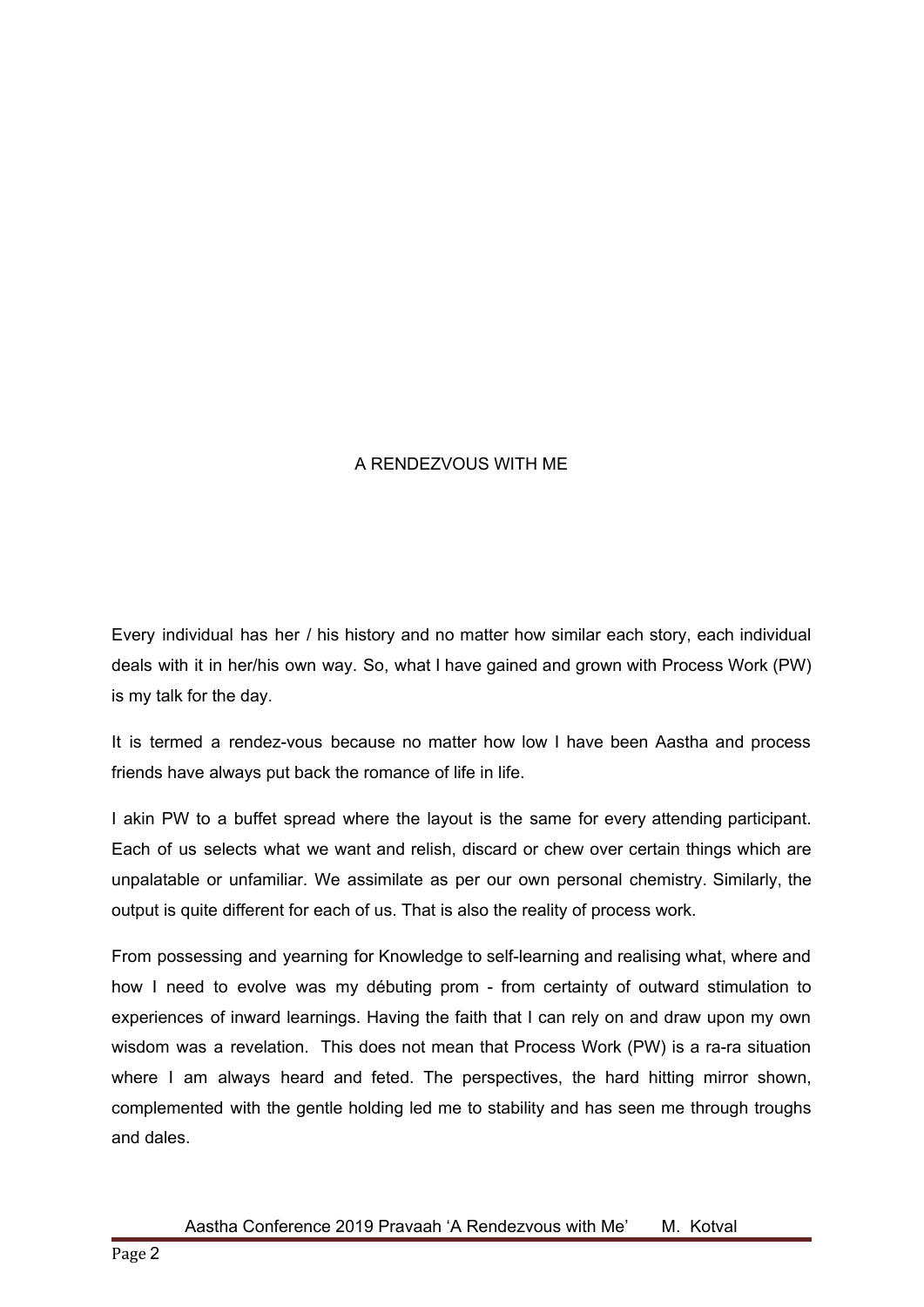Hope this helps in explaining PW – which is personal, elusive and experiential.

I table my encounter with PW before you. I see it from two vantage points on either side of the bench – what it has meant to me and what I have learnt from being the server or observer of those around me.

My involvement of over 25+ years of defining or explaining and being explained PW has been rather tough. Comprehending it through the mind seems elusive. As one narrates to the other, what it is and what it did to me, I can hear the recipient either thinking – may be true for her, will it be true for me? Or the listener blocking the ra-ra extolling of what happened and how I overcame something etc. It seems OTT - over the top – to the other.

By using my personal shifts, I shall explain what PW means to me. I am not defining PW per se. I will mostly use examples from my own life space.

# **THE MENU**

The learning forum, called lab in PW, is similar to a sumptuous buffet spread out before each of us. The PW offering and the buffet menu is identical for all the invitees. Each individual chooses what is to be accepted and / or rejected in both instances. The delights, the disappointments are similarly personal and cannot have an explanation for another. In the buffet - with which we are familiar and in the lab setting, the menu of emotions is plated as per the need of the group present. The offering is alike.

However, each participant imbibes what each one *wants* to imbibe. Just as each of us plates what we relish; we discard what we don't like and cannot stomach. Sometimes a dish is known. Sometimes it is not. In the lab setting, the dish or emotion that is not known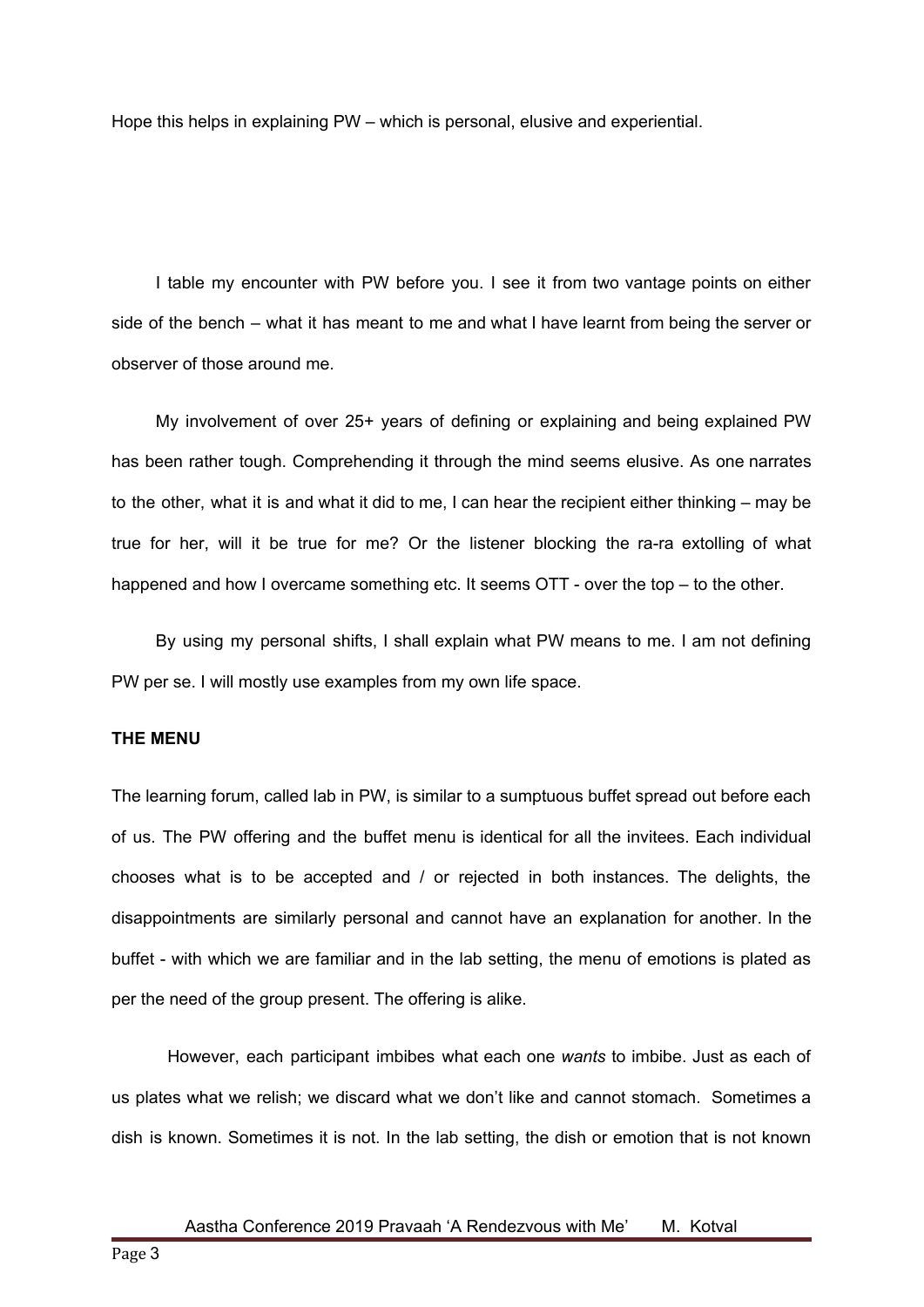becomes more relevant at times. For this 'unknown dish', each of us has a choice - I may take it on board and experiment or have a closed mind to what it may do to me. As we take pleasure in imbibing and assimilating what we are familiar with and what we think is "good for us," we are also shunning the unknown, the not palatable, the unacceptable because of a prejudice we already have. My mind says I hate spinach. So it is also stating I am not going to try spinach quiche as I will not like it. I shall not experiment. I shall stick to the tried and tested. No risk - No change.

Similarly, my prejudice of taking risk may not allow me to experiment in the lab. The known is safer and comfortable. Hence, the process of selecting what I should assimilate in itself is subjective. What I will think over, what I'll mull over or what I'll discard is each individual's prerogative.

As each lab differs in its components of participants and or facilitators, the sharing and the inputs differ as well. There is never a replica of any lab. Similarly no buffet is the same. There may be similar dishes but nothing is identical. There are no xerox copies, no duplicates. No repeat experiences. Each group puts on rails what they are dealing with at that point of time. What is live and current for them. Pretty much like locally grown vegetables of the season.

#### *The prejudiced selection*

Let us carry this simile farther - I may love prawns but dread eating them outside except in a trusted home, for fear of falling sick. There is a preconceived notion that I operate from to begin with. In PW terms, I may experience fear when for example, a family confrontation is happening before me because, I fear confrontation itself. Just as I avoid serving myself prawns, I'll avoid that confrontation. If I am adept at giving and making excuses, I may make it seem like that prawns will not suit me. Or in process terms that I do not want to meddle in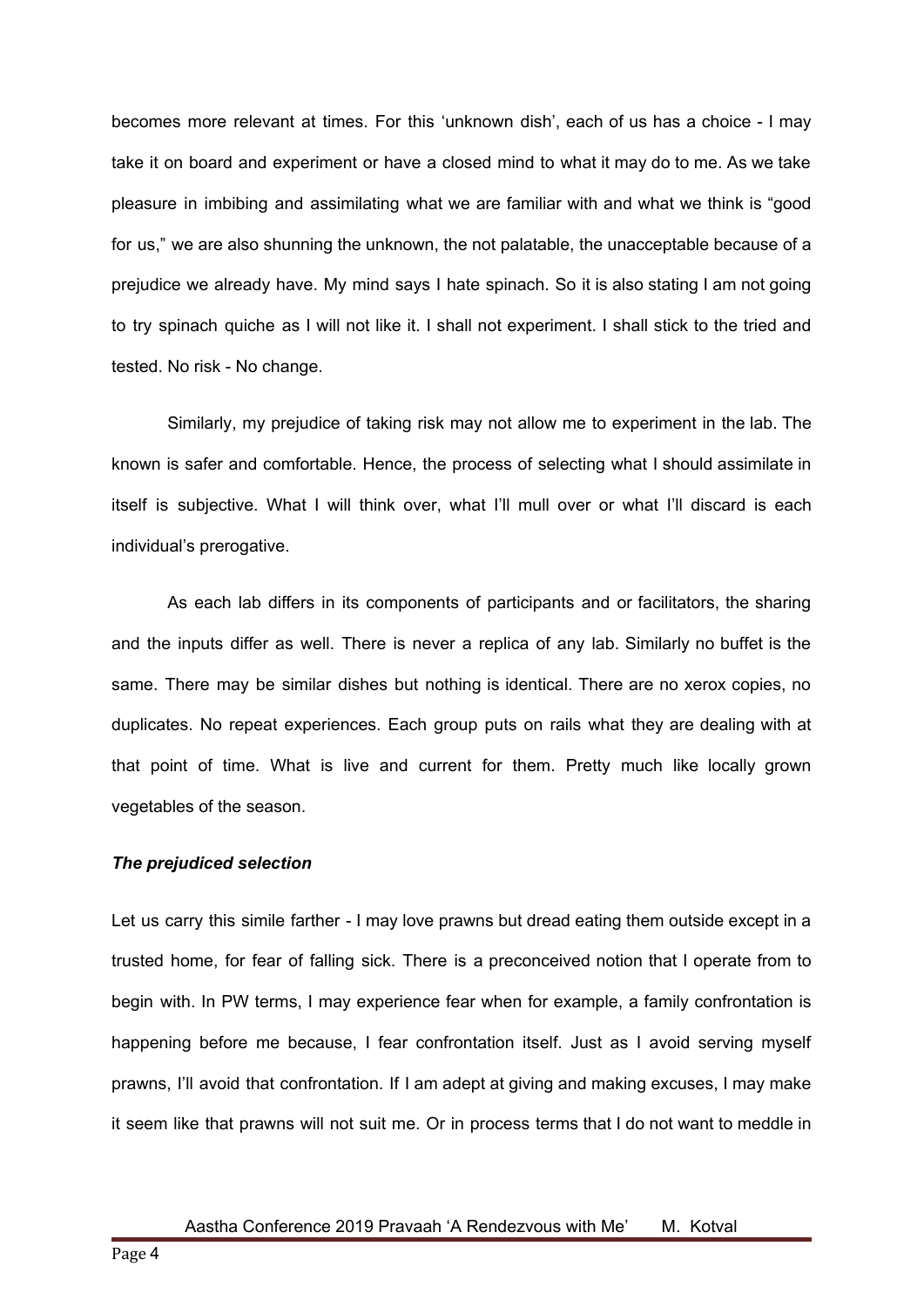the confrontation before me. The truth is, it is the easier way out to avoid a stressful situation. Change becomes more of an anathema.

My inability to confront is indeed true of me. Especially the old meaning I had of it which was being combative, reactive, forceful, aggressive  $-$  in short, the usual behaviour which is termed 'confrontational'. But it is in course of labs that I realised that confronting means not repelling or shouting down, silencing the other but stating my position, which is in opposition to the other's stance and block being aggressed upon or aggressing on the other. In fact, anything which is not good for my wellbeing and inter-relatedness is not healthy confrontation.

#### *Wellbeing above all*

From the PW table, I have imbibed certain things which have aided my wellbeing. They have helped me simplify living and relatedness. This got highlighted to me in the construct we often use in Aastha. We call it the Triangle of Wellbeing, a most potent construct for me. When thought, feeling and action are in sync, a state of wellbeing occurs for each of us. As in each triangle, there are three planes between which we operate. The axis of thought-feeling is the classic Hamletian dilemma. I think deeply and strong emotions surface from it, paralyzing me from acting. I yoyo between thought and feeling.

Operating on the axis of feeling-action is the one which ruins many a relationship. I get angry and say things I regret, or slap or hit the other. A display of emotion on which I act. This impulsiveness often breaks a friendship built over years, in a second. I have not put thought to my feeling and act impetuously.

The third axis of action-thought often makes for acting without compassion and humaneness. The moment a thought comes to me I act upon it. It may make one hard-hearted and even ruthless. Dictators are made from this quotient.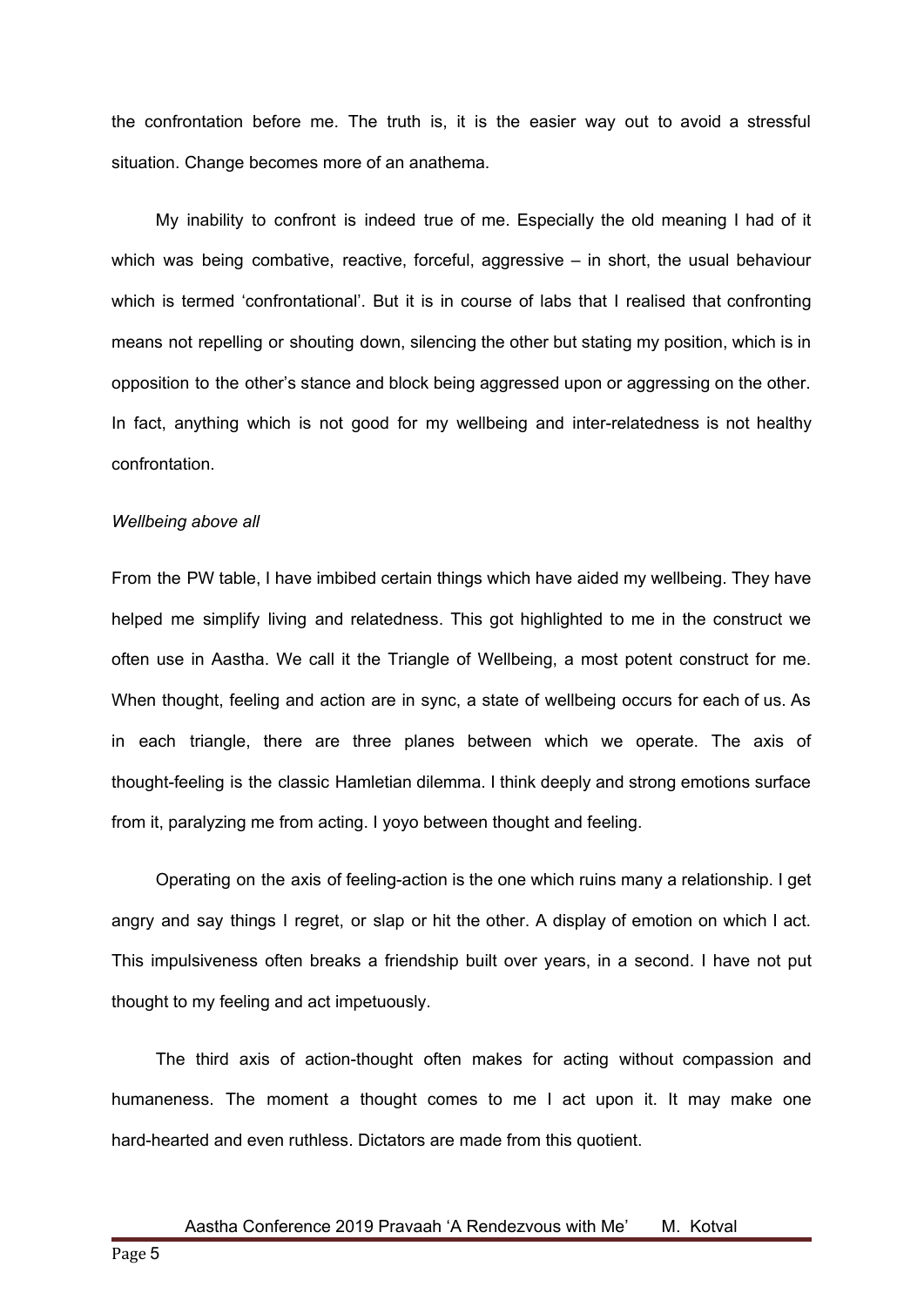When I put all three – Thought-Feeling-Action – into my behaviour it results in my own wellness and that of the other.

Let me give an example from my own life - I always knew I must confront a close family member for putting me down. I am angry at his put-downs. I get sleepless nights at perceived and real put-downs. But I parade between thinking and feeling. This was my state for decades. Then I got courage to operate on the third dimension of action. So, my routine behaviour was that I'd clamp up and say nothing or get reactive, but his behaviour and my reaction continued, making me feel agitated and upset. I was looking for a change not just a band aid solution.

Many years after being in PW I opted to step out of this double bind of thought-feeling, wanting to do something. I *had* to do something about this. I realised action was missing in the whole interaction. At first, I did not know how to act. After chats with my sisters and others I knew the only way was to talk to him, clearly stating my feeling of being put down. My biggest fear of confrontation was confronting him. I knew I'd overcome my fear of confronting when I could confront him. So, one fine day I wrote down what I wanted to tell him. Drafted it. Redrafted it. Re-read it. I even rehearsed it with a friend sitting opposite. Then on an occasion when he called and started hectoring as was his wont, I whipped out that paper and read what I had written in as equitable a tone as I could. There was silence at the other end. I know I had become an adult that day. I was able to put my thoughts with all the harboured emotions I had carried with me without them reflecting in my voice and ultimately put it in action by placing it before him. After this episode, my ability to confront has become easier and proactive. There is always work to be done but I neither shy away from it nor duck it. I don't suffer from indigestion. I see what is palatable to me.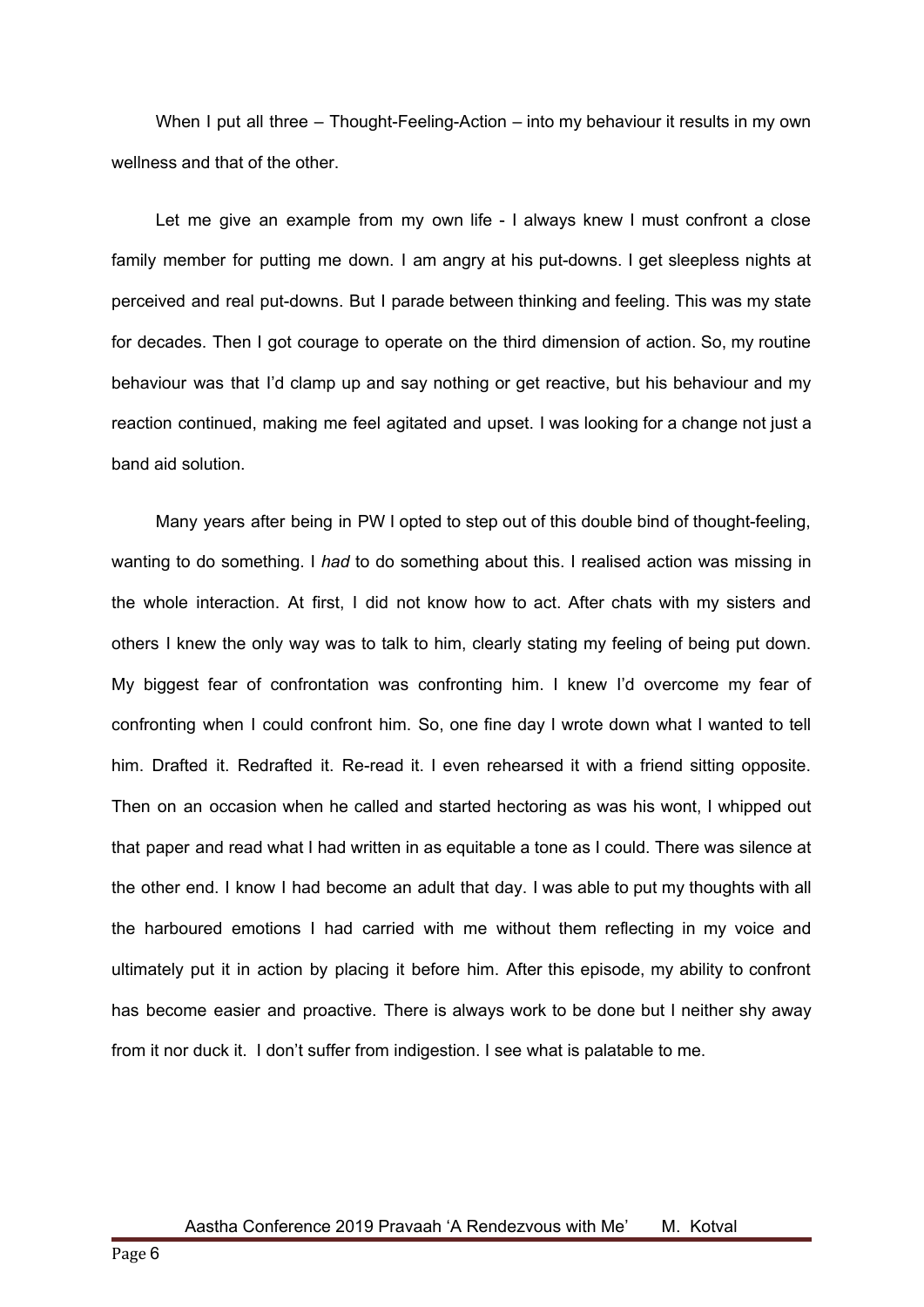This Triangle has often allowed me to step back and see which of the three coordinates is missing and think what to do to add it. As I use The Triangle often, I have learnt that sometimes the obvious missing coordinate is not really the missing one.

#### *Redefining tapes in my head*

We all have tapes playing in our heads – the same thoughts, sometimes the same feelings. So many familial, social and cultural taboos remain unquestioned. They keep being whisked inside us. Some are followed on auto mode as that is what is in my environment. Do this, don't do that. Say this, don't say that. A daughter should be like abc…, a sister must do xyz... Don't argue with elders, a zillion messages imbibed without processing them.

Again, through the years I have learnt that redefining these tapes makes me an adult. Playing with them like dough, you can create different shapes and meanings. We have all been fed on some words and terms to which we have given water tight meanings. With personal experiences you realise that the definition that was sacrosanct as a child has been spiced up or watered down, leading to redefining. For me some of these tapes which played in my head and were never examined are specially three words - Truth, Judgment, Misogyny. They had a negative / positive tonality in my head.

### **Truth**:

So if I were to get to what the word truth meant it was in my book of virtues. Always be truthful. Truth above all. A lot of these homilies which are like moral science sermons.

One day I went to see a friend's mother who did not know she suffered from Cancer. The family did not want her to know as they thought the fight would be out of her and she would feel defeated. As we were chatting, she suddenly asked me if she had cancer. She knew I was the 'truthful', candid one amongst her daughter's friends. Without missing a beat, I responded with "Not that I know, Mrs A." To date I think I was truthful. A different take on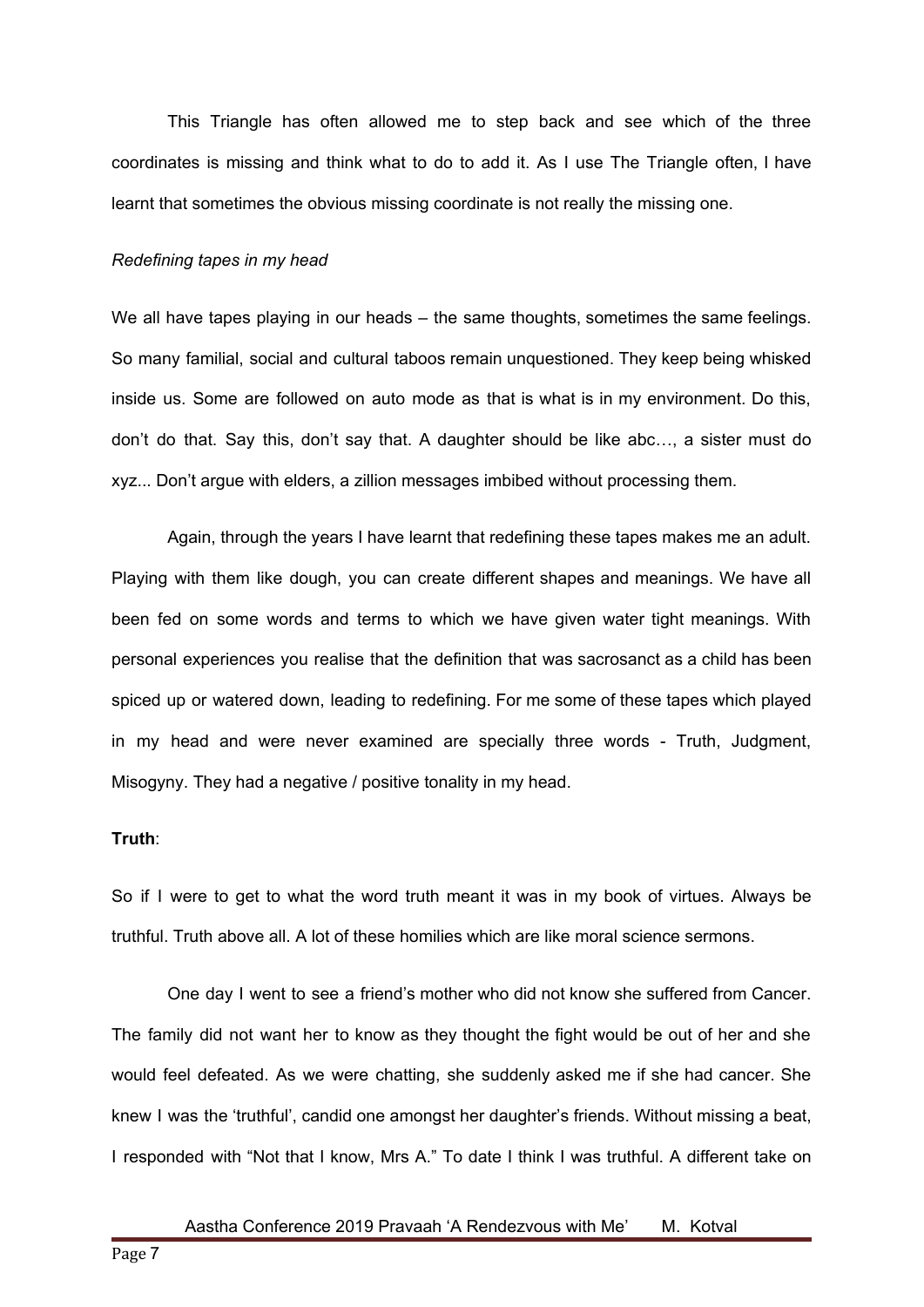truth from the definition I inherited. I had redefined truth – it is not always sticking to the fact. In this instance, I was truthful to my friend, I was truthful to the situation, I was truthful to the moment.

**Judgment:** I have battled being termed judgmental. One of the biggest wars I fought. Through all my Phases towards becoming a professional, it dogged me and plenty afterwards as well. What got me into a frenzy was the label itself. It was used so often for me that I felt people saw me only as one attribute, one characteristic. I was at times unable to function if the 'J' word was used and felt I was singled out for this label. That label stuck with indelible glue. As I was in the battle, I did not, I could not see why I was so labelled. Something dawned on me which was my learning. Firstly, I articulated what I thought and felt, without a pause, without seeing the other's point of view and point of reference. The fact of not "listening" to the other made it seem that I had concluded an opinion without giving it enough weightage. Then, the slowest learning for me was that in my desire to be "fair" to all I had to take up for people, situations and circumstances. Fairness is so closely linked to judgment in my reality that I failed to see that justice is adherence to rules of conduct. Fairness is the individuals' moral evaluation of this conduct. When I want to be fair, I start to sort out things and issues. The moment I "sort out" something, I put a right-wrong, a do-don't-do, a way which may not be the path of the other.

I'd like to share my realignment of the definition of the word judgment. Despite the hard battle fought, suspending judgment altogether is not something I would advocate even today. I see now that it gives discretion, the ability to decipher and clarify binary issues and polar stances. I know I don't like wishy-washy stances. Judgment maintains a standard, it helps me to take a stand. Some judgment is needed to continue being discerning, selective and discriminating..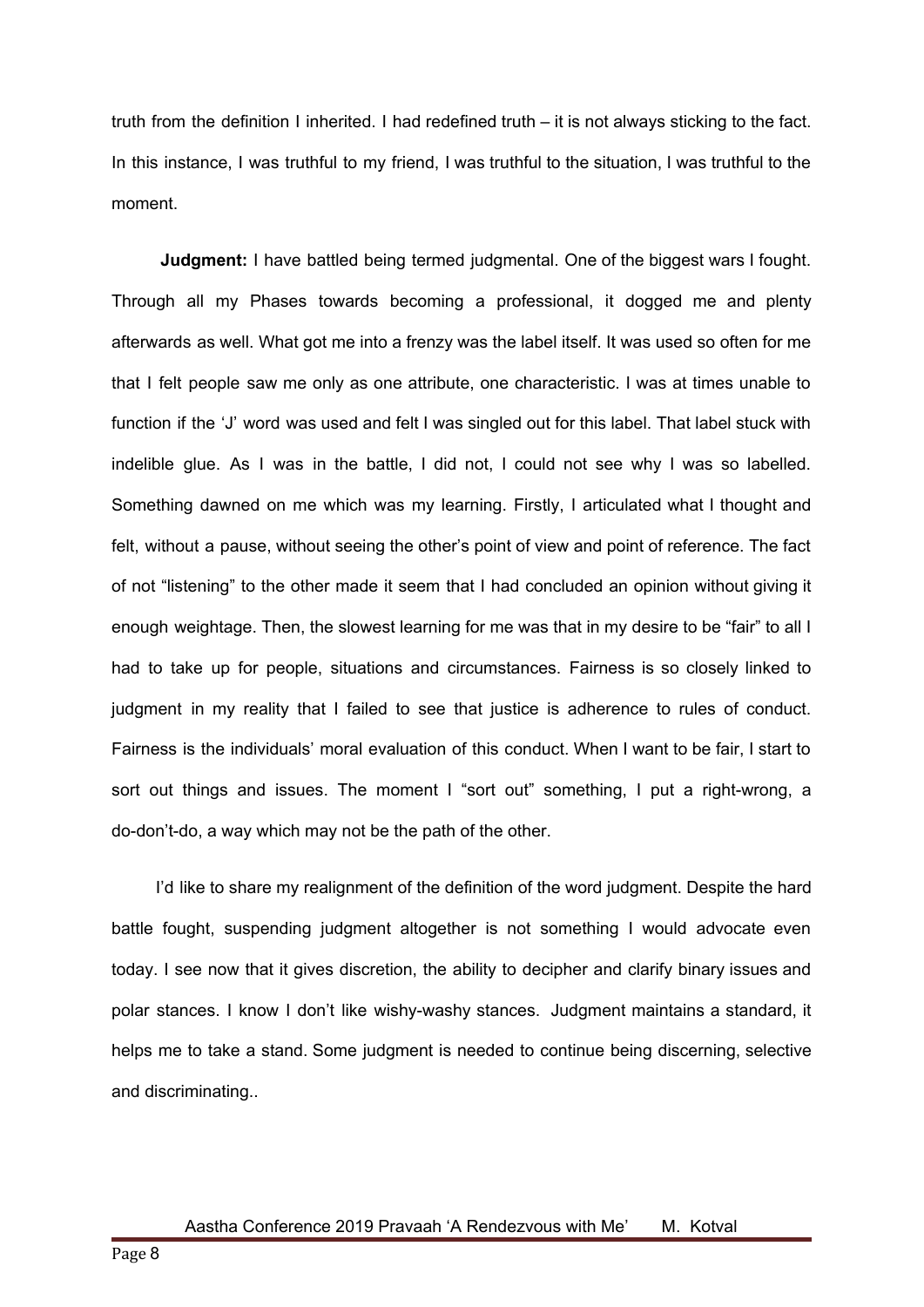**Misogyny**: And now to the third attribute I referred to above - Misogyny. I am a part of a ladies' group which explores feminine leadership, called Avani. After a certain amount of cohesion of the group, we were dealing with accepting our own misogyny. I had no doubt that that word did not belong to me at all. After all I was a feminist. After my denial but persistence from the facilitators, I saw the opacity of my feminist lens.

Some misogynist prejudices I rethought and indeed accepted that I was operating from. Without articulation from the environment, one picks up social norms and I had not kneaded these into rethinking. Some of these positions are absorbed almost like the process of osmosis! They are insidious. E.g. From routine interactions I had picked up that women are the keepers of societal norms. We were the upholders of social and cultural rules. There were certain restrictive behaviours that were inculcated in the girls of our family. Eg. We were not allowed to go out unaccompanied till our teens. We could not go to some restaurants that my brother went to. There was less freedom of passage for my sisters and I than for our brother and that was okay. It was not questioned. Similarly, freedom of body, language and inner thoughts was not garnished in the woman kingdom. You could not sit anyhow. You could not use expletives. You should not say what you think of situations and people. There was a definite difference in these.

Then there were other misogynist social constructs I had neither redefined nor revisited - e.g. wives should be shorter, younger, less educated, not ambitious, earn less than the husband. Just think, if ever there is a transfer in the professional field, who gives up their job 99% of the time?

However, gender differences were not maintained in our family in terms of professional choices, in that the girls and boys had the same options. Or doing house work. Brother made his own breakfast, in fact we did not! I had taken these stances for granted. After all, it is important to keep the social balance… and whose responsibility is that? You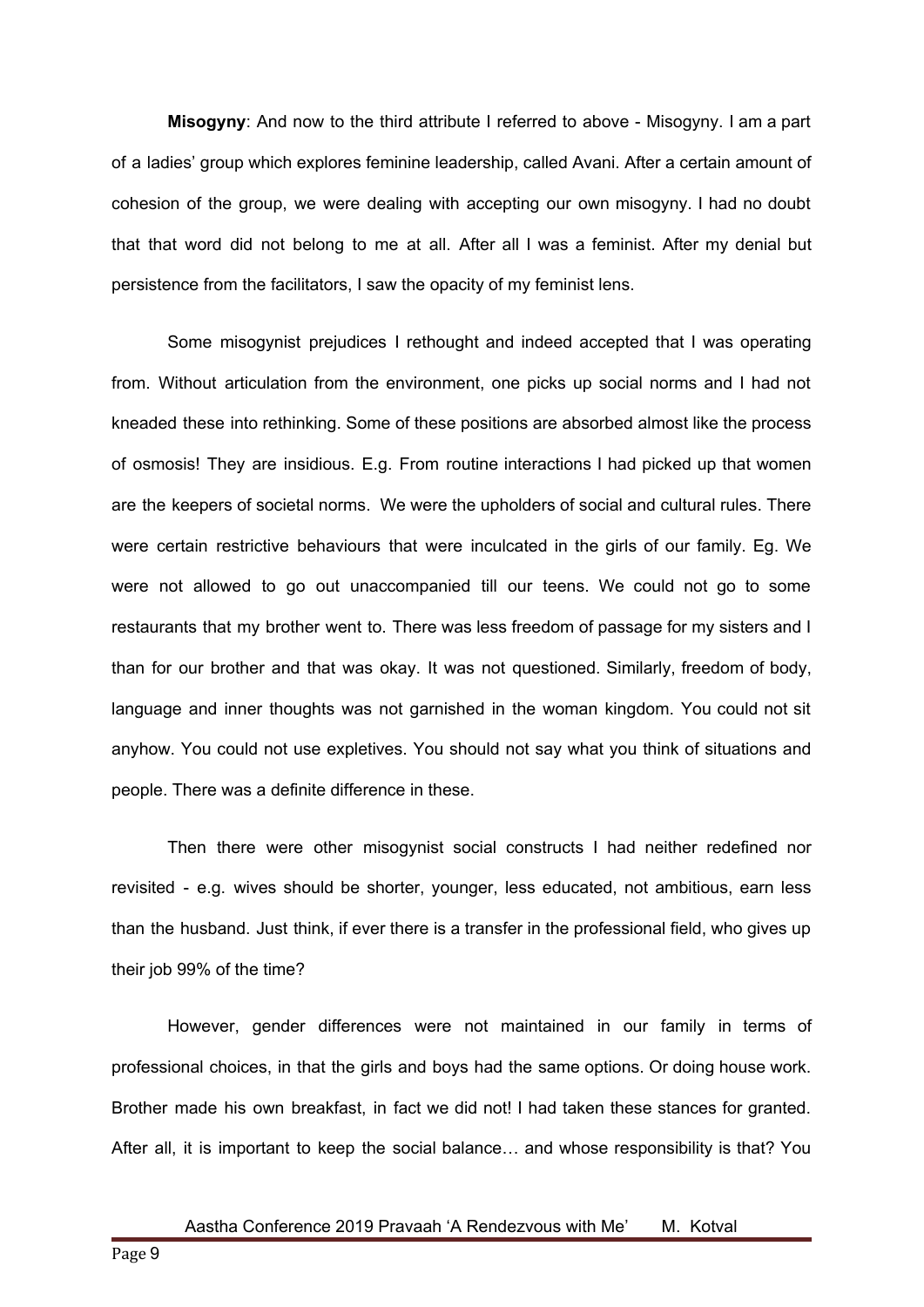know the answer. It was with a lot of reluctance that I admitted that I too had misogynist paradigms which I needed to re-examine and redefine.

The lens I have today, I did not have  $15 - 20$  years ago. This is true for all three paradigms – Truth, Judgment and Misogyny. Regarding my battle with judgment, I found that my name Mehroo is derived from the Zoroastrian archangel Meher which presides over justice, truth and promise. I seem to live out my name saga.

Through the course of my life, these three attributes - truth, judgment and misogyny were not seen as needing definition. They simply were how life was lived. PW changed that, among several other things.

#### **Establishing Boundaries**

One of the most nutritious thoughts I have had from PW is the concept of Boundaries. Again, in Avani a fulsome discussion helped me to understand boundaries. I can create a boundary i.e. put a healthy demarcation with people at my will. With my fear of assertion and conflict, it is heartening to know that today I can place a boundary and manage it differently with the same person at different times on different occasions. E.g. We have a close-knit group of eight persons from school. One of our other classmates found out and has been desperately wanting to know what happens in it – almost like we were running a free mason lodge. Since I formed the group, I was quite informative with her till all the other seven felt that her interrogation was not okay. She'd turn up for lunch, unannounced with her family members, although she had not been in close touch for some forty years. So I started closing in on the boundary and am no longer expansive. The boundary wall is made of more concrete material than it used to be. No more a boundary of feathers for her to tread in and out.

Formerly, my thinking was that a boundary once made was unchangeable. If the wall was of steel, it remained so. I believed the only way to change that stance was to carve out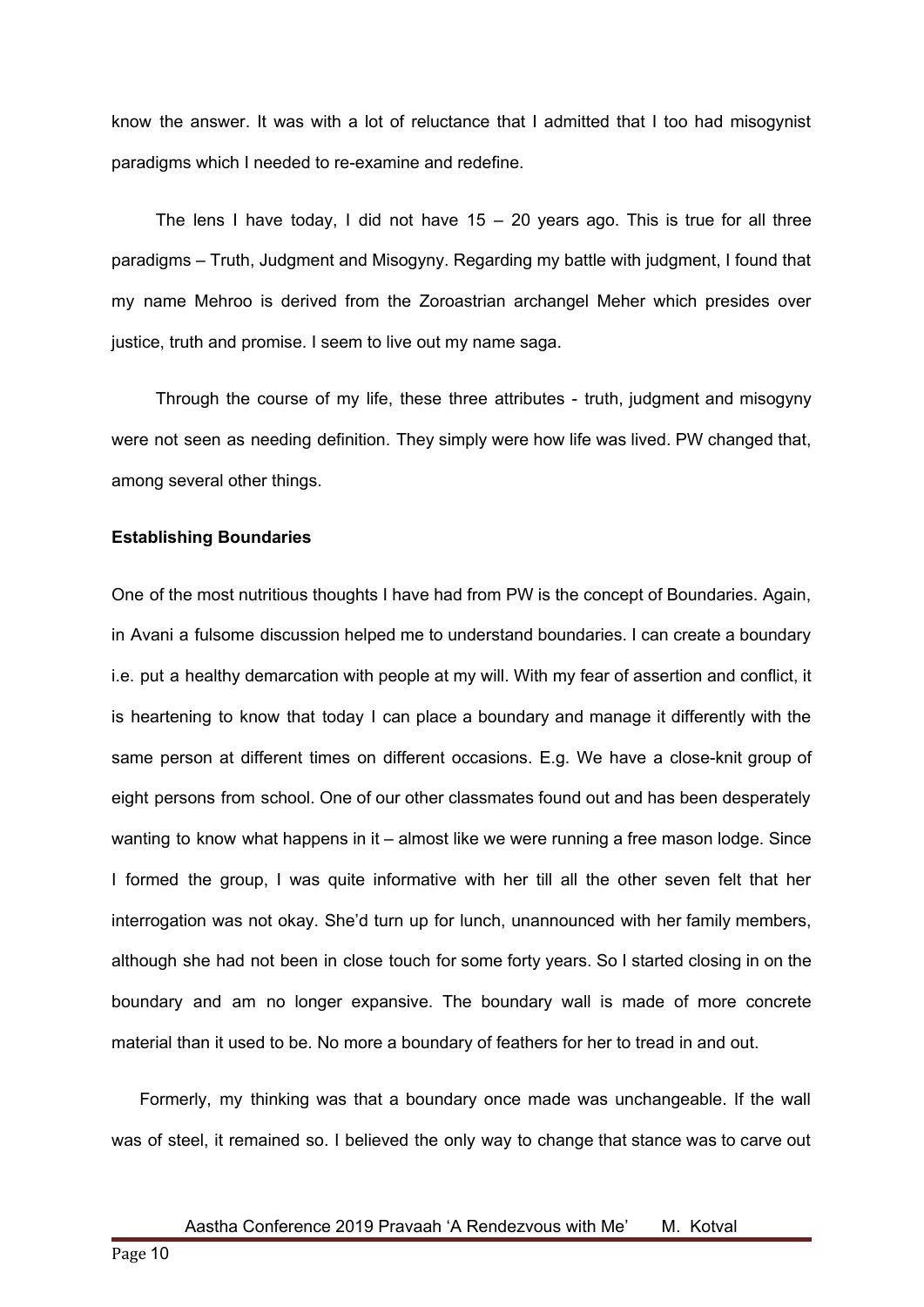an aperture for easy flow of communicating. From believing that boundaries were like barriers to knowing I could change its material from feathers to brick to steel gave me responsibility of containing or expanding relationships.

This was most apparent when a close relationship of 17 years came to a standstill. At first I was devastated, then I was puzzled. I felt let down, pained, angry, sorry for myself – a gamut of emotions which were surely not helping me to bloom. I could not even purge them out for quite some time. From a perfunctory boundary I had to rework the quality of material I needed to place a healthy distance. It was then that I realised that I had to convert these dysfunctional emotions which I would have termed "negative" before, into workable feelings for my own well-being. I got back dignity and self-care.

# **Learning from others**

Sometimes, in the lab space I see in another participant, things I am not willing to see in myself. I was brought up with a sense of understanding, consideration towards the other's life space and issues but I did not realise that my exposure to different people was very limited as per my limited life experiences. Coming from a metro town, the true impact of rural settings, their limited perspective and how it shapes the personality took me a special awakening to hone this realisation. In labs, the exponential growth of people from the vernacular medium or restricted resource availability has never ceased to amaze me. High achievers in corporate life who have learnt writing by scribbling in the sand or on the backs of cattle they were minding. This compassion and sensitivity has only flowered and helped me become tuned to the differences, the fabulous struggle some have had and seem to wear so lightly on their sleeve to achieve what they have.

I value independence and it is an important ingredient of my personality. In a lab space I feel indigestion when I see decisions made for a co-traveller by their parents, or the karta in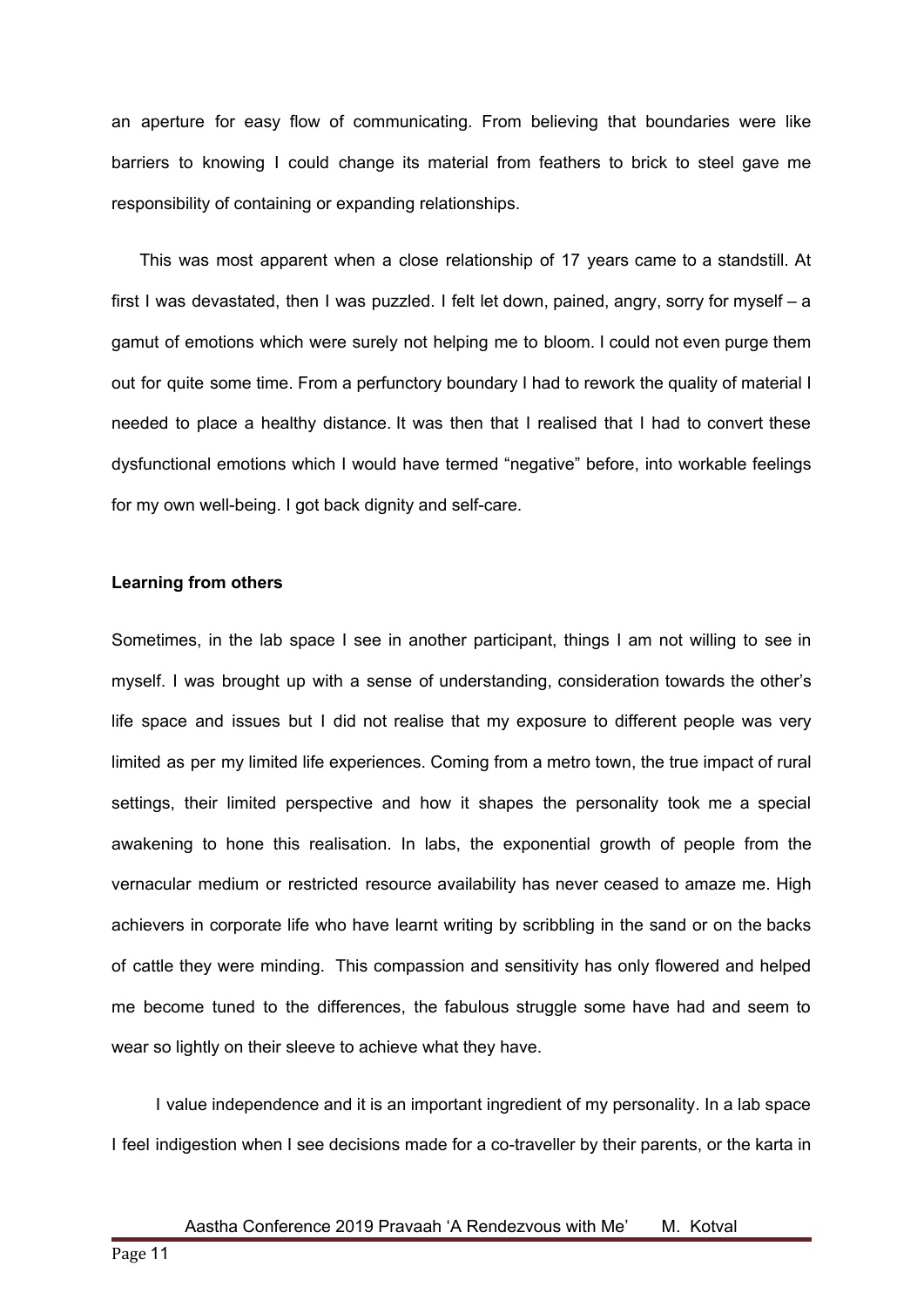their joint family or an authority figure in their lives. E.g. Running labs for students of a premier management institute, I realised that most of the participants were pursuing a management course, not because it was their choice but some authority figure told them that's what they should be doing either because they got good grades or they would bring pride to the family. A lot of them admit that their personal choice would have been something quite different. All their lives they will probably rue their choice (or actually the lack of their assertion). Each will cope but their brilliance may never shine. There is no doubt they will be competent in different measure but they may not shine in their brilliance. Competence is my ability to do something well as determined by a pre-determined yardstick. Brilliance is my flair, my skill, my innate strength. Several of these graduates may never know their brilliance but they will have competence, undoubtedly.

#### **IMBIBING INDIGESTION**

Each of us comes with our own history, our own story and no matter how similar each story, each deals with it distinctively as no two persons have the identical paradigms. It is akin to the digestive process. Digestion is quite different for each individual. I imbibe, I reject, I assimilate as per my very own chemical reaction. No two persons at the table will benefit from or reject the same nutrients.

Sometimes I do not know I am harbouring a reaction. I get indigestion, reflux, acidity or issues another does not. The accepting of food is distinctive to me. Similarly, in a lab space I will assimilate only that which I can handle, which I can mull over and make something of it for myself. Getting to my judgment issue – it has given me physical symptoms of heart-burn, sleeplessness, indigestion, tiredness and sometimes even throw-ups.

I saw the what-is-good-for-me menu quite early in my PW journey and became conscious of what nurtured me. The difficulty was, with what did *not* nurture me. It is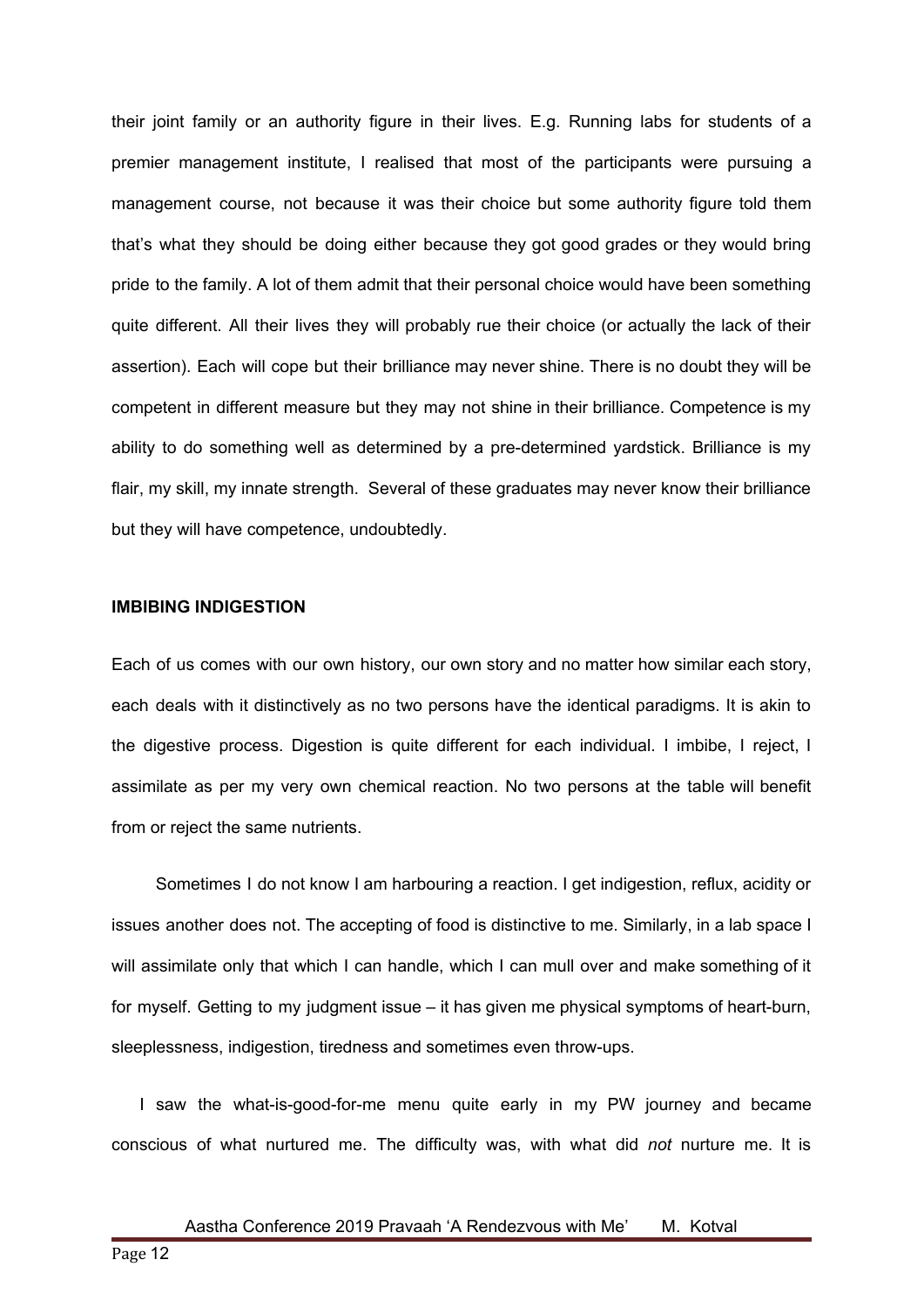heartening to realise that lab space graces all situations, all experiences and all conditions. That is the lack of boundary we mistake for no rules and regulations. Because one's misdemeanours are graced, does not mean that there is a freedom to demean another or not follow the laws of humanness.

It's a nice-feel to be accepted, to be praised, to have unconditional acceptance where there appear to be no restrictions. Quite heady. This misperception of anything and everything will do took some time to thaw. It appeared to me that there are no boundaries but the reality of it also makes one realise that no boundary at all is not an option in any sphere of life.

The PW learning is not linear like a college degree. The patience and tolerance shown for my being judgmental through all three phases made me a bit confused. What was expected from Phase I to II and from II to III? I expected a progression, as you would have a change in job profile in a corporate context. And I was still battling the same issue of being judgmental. This led me to have little clarity what the different inputs were between one Phase and another. It all seemed a khichri – though the experience was far from bland. Further, I may mention that as change takes place I was not in the slightest aware of the process of change. It is after one has traversed a bit of the way that you start seeing the change. Start acknowledging that dessert will soon be served!

# **Changes in the Menu offered**

As life gets more and more complex, the buffet offering tends to please not only the majority but also the niche participant. One acknowledges the diabetic, the Jain, the Vegan. Similarly, we sometimes tweak pure PW to make the work less intense and in-depth and try to crash as much in, in lesser time to fill the belly. The week-long lab is now a five-day experience. It may also be the need of the hour. Participants and their sponsored industries cannot (or will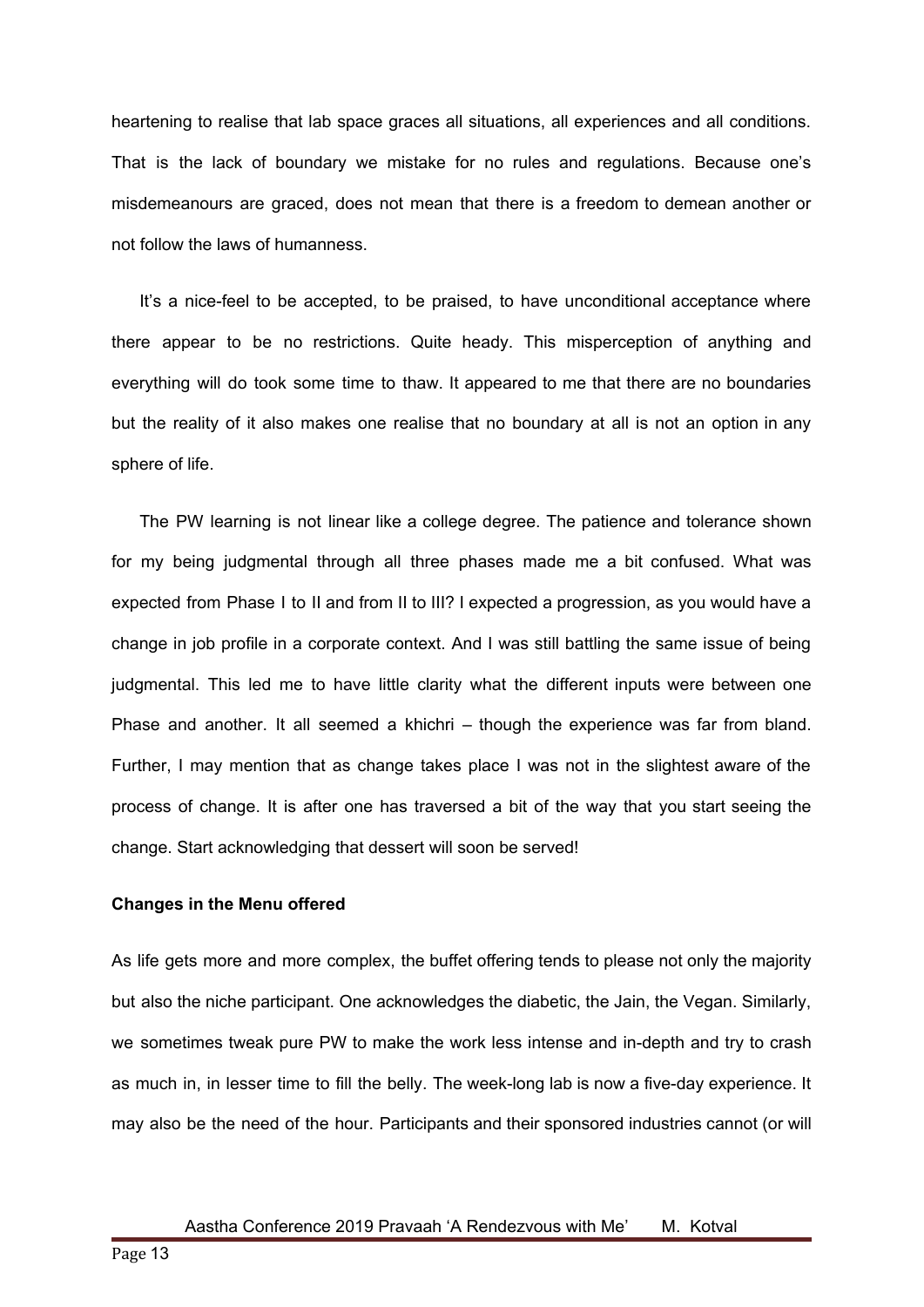not) spare their resources for a week - especially when the participant cannot concretely specify what s/he has received from the lab. The reporting of the five days' experience is far too adrift for concrete comprehension and cannot be quantified. Similarly, in our Facebook world of only putting forth my best foot forward, people are not conscious of the flowering that can occur with in-depth work which can be unpleasant.

So to cater to a large community, we also expand the basket of goods with multi cuisine at various stations. I am not sure this is healthy and are we going away from group perspectives being offered or are we bordering on therapy? But let's not get into that controversy. It's too wide and too in depth an issue for this occasion. But it is worth a debate before the system gets anaemic.

As I state this, I am surprised at my own words as I have always gone through life with my head, understanding things and wanting explanations. This has changed considerably for me. In fact, premium on knowledge, approaching the world through the head was ingrained in me – socially, culturally and in my family. From thirst for knowledge to self - learning and realising what, where and how I may see the world was my preview to the menu. The lack of instruction in labs and only resting on group and personal experiences was becoming tiresome for me. When constructs were explained I came alive and loved the backtracking from suddenly understanding what had been happening in the lab to how unfolding of the self was happening.

# **CONCLUSION**

#### *Believe in Make in India*

I did not define PW at the outset. Today Google is omnipotent. You will find erudite definitions of PW. But the distinguisher between those quoted definitions on Google, which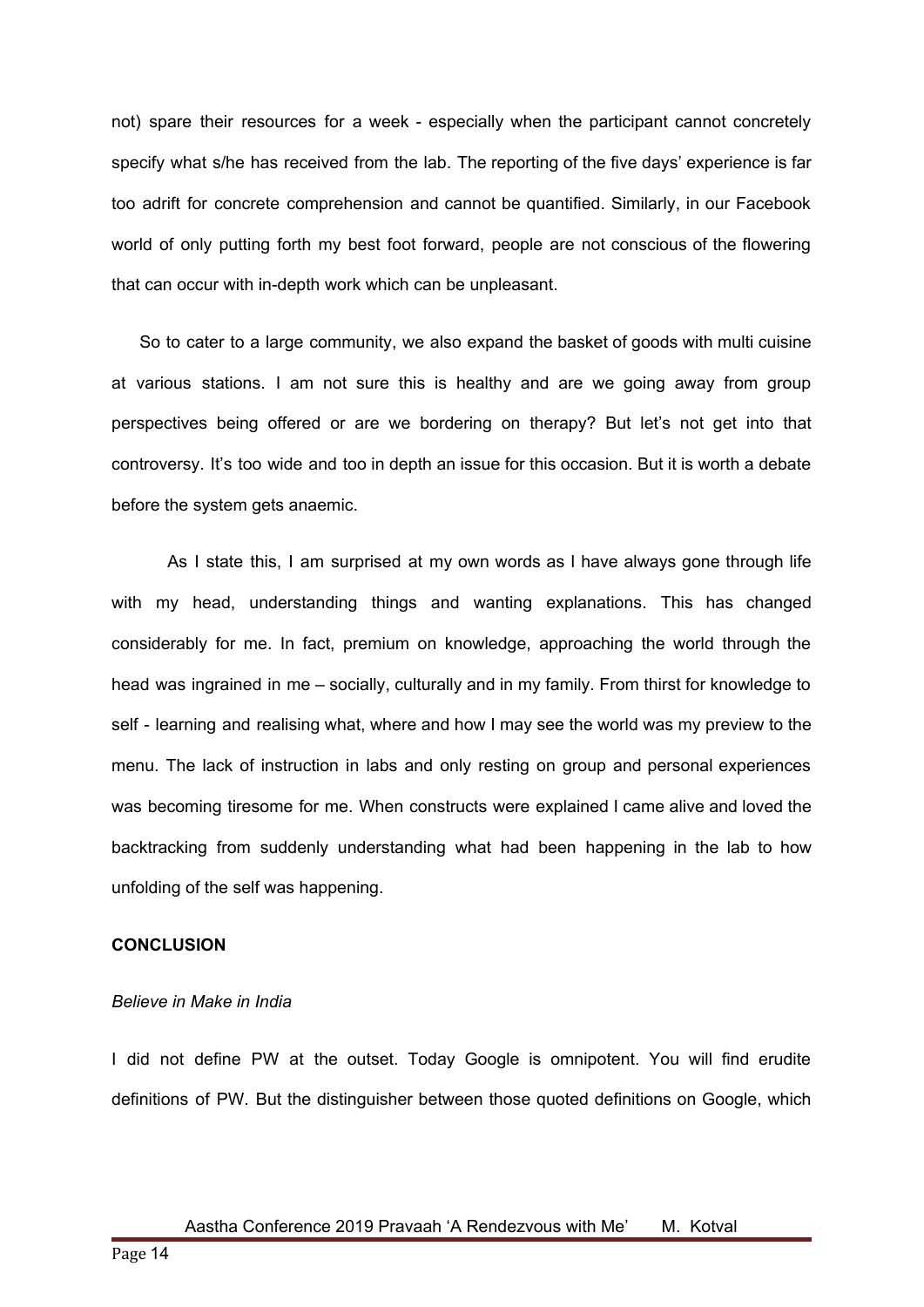are primarily from the Western Hemisphere and our experience is that Aastha works with participants through an Indian perspective.

What do I see as the main difference? We have an Indian lens and look at context in our milieu, with Indian mythology, Indian social structure and Indian identity. Stories and tales narrated are from Indian literature. We use the Panchatantra, Akbar-Birbal tales, the jataka etc.

Further the facilitator's role is holistic s/he is guru among shishyas  $-$  e.g. in an open lab where I was facilitator, one of the participants was battling fear of death in his life context. There were two opposing perspectives – some facilitators felt that since the fear of death was only one person's concern, it was inappropriate to deal with it. There were others who thought that the fear of this participant was real and since he had brought it up, it should be addressed. In Aastha we would look at all blocks that stop one from functioning effectively even if just one participant had brought up an issue during the lab discussion.

A third difference I see is that the model of equalising is used in Aastha – in the sense that facilitators share their data and vulnerability as much as does the participant. It humanizes the process and it levels all the members in that group. It does not have an up-down approach or facilitator tells and participants listen. There is true peerage with the facilitator keeping authority without wielding it. As we get more confident about ourselves as Indians, we acknowledge an Indian angle which seems to differ somewhat from the Western one, especially in Aastha.

The fourth difference I applaud is the setting up of a second line of functioning. A lot of PW consultants talk of succession planning but when it comes to our own institutions it is not actually done. Aastha operated with a Board of Trustees. In their wisdom the BoT created a second line of command called the Governing Council. When the GC has issues